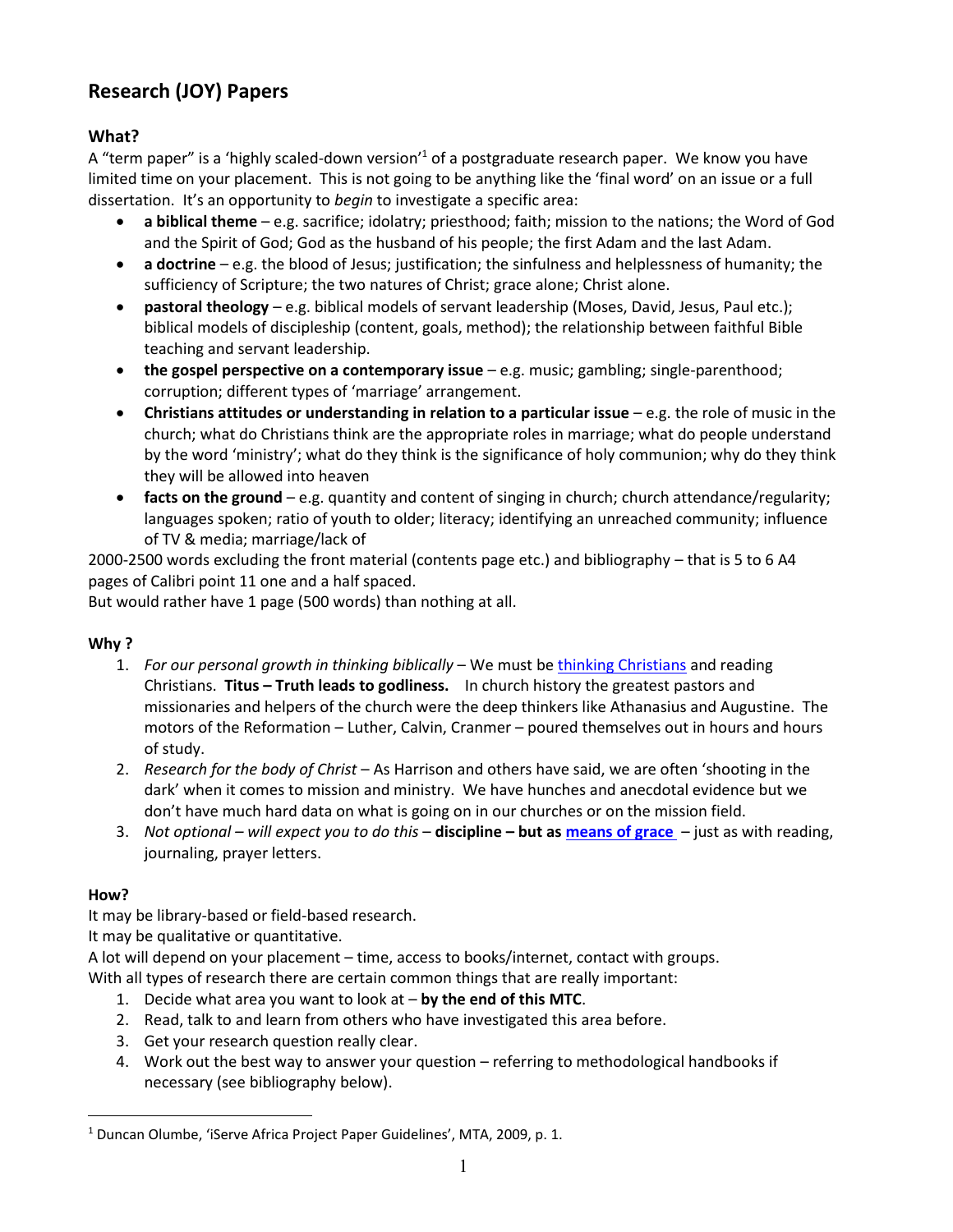- 5. Gather all the data you need to answer the question from books or the field being as organised as possible with the way you record it – e.g. keep all the book and page references and write down all the names and dates of people interviewed.
- 6. Analyse the data don't just tell us what other people think engage, compare, weigh them; don't just tell us the figures – tell us what they mean.
- 7. Get writing early in the process. Write, write and re-write.
- 8. Present at MTC3.

### **Something else on Sources**

Whether you are reading books or looking on the internet or even just talking to people, you are dealing with sources of information. Some of it is going to be very accurate and helpful, some of it will be rubbish. All of it will be coming from a particular viewpoint/worldview/bias. You need to be very careful and discerning and very honest about how you handle sources.

- What sort of source is it, who wrote it, why, where is it coming from theologically, what is their bias? [Research](http://www.demos.co.uk/files/Truth_-_web.pdf) has shown that young people are often very poor at looking at internet sources critically. There is a very helpful guideline on judging online sources [here.](http://lgdata.s3-website-us-east-1.amazonaws.com/docs/366/689438/easybib_website_credibility.pdf)
- Reference properly ie. quotation marks around what you are quoting and a citation e.g. (F. Nyogesa, "The Way, The Truth, The Life", iServe Journal of Theology, Issue 6, 2013, p. 543). Even if you are just paraphrasing (not using the exact words) or you are substantially influenced by the argument of someone you have read you must acknowledge explicitly – e.g. "I am following here the argument of S. Maina, How to Preach, iServe: 2012, chapter 4". If you don't do that it is plagiarism which is a very serious offence in academia.
- Engage, critique don't just tell us what other people think compare, contrast, weight, tell us whether it is Biblical.
- Beware, beware, beware the curse of Cut-and-Paste!

# **Research as discipleship**

- 1. Humility
	- a. Research should be a humbling exercise in itself as we start to glimpse how much we do not know or understand. Realise that these questions may have been discussed for thousands of years and thousands have spent lifetimes researching them.
	- b. Once you've done a fair bit of work it requires a *lot* of humility to accept direction and criticism and to cut stuff out ('kill your babies').
- 2. Love
	- a. When interviewing or interacting with people don't manipulate; get permission to use names, quotes, responses.
	- b. When writing about other people or arguing with an author you disagree with, imagine they are sitting there beside you and love them.
	- c. When writing think about your reader how can you make it as easy and clear as possible i.e. clear structure, explaining technical terms, **proof reading**, not just getting it all out of your head but communicating clearly to someone else for their benefit.
- 3. Joy Research as enjoying Jesus. Never divorce mind and heart, doctrine and praise. It's normal to use the third person rather than the first person and there must be evidence for what you say but never forget what and who you are writing about. As we go deeper in knowing God's Word, his world, his people, and particularly his Son, there should be a joy with that. So we're now calling these "Joy Papers"!
- 4. Peace
	- a. Respect those you engage with 'Honour everyone' (1 Pet. 2:17), 'bless those who persecute you... so far as it depends on you, live peaceably with all' (Rom. 12:16-18), write with generosity.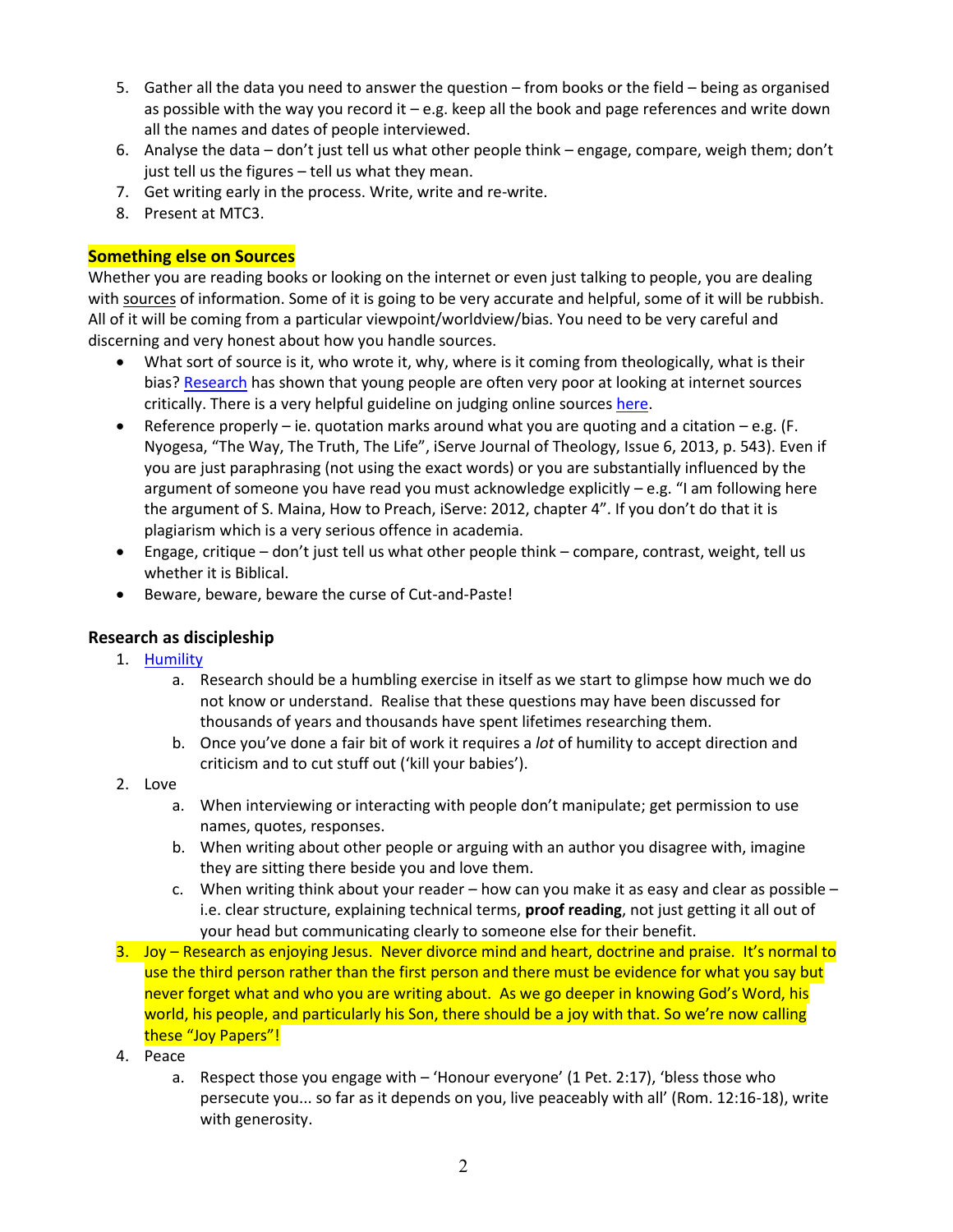- b. But 'have no fear of them' (1 Pet. 3:14) 'do not fear what they fear' (Is. 8:12) don't agree with the 'scholarly consensus' just because it is the scholarly consensus.
- 5. Patience and perseverance
	- a. Haraka haraka haina baraka. Data collection, reading and writing can't be rushed. 'The real task is much harder than to be intelligent. It is to unlearn all that, to relax and to slow down.'<sup>2</sup>
	- b. Better is the end of a thing than its beginning (Ecc. 7:8) write down anything, keep writing, revise, revise, keep going, finish.
- 6. Faithfulness and honesty
	- a. Don't use [fallacious arguments](http://www.bethinking.org/what-is-apologetics/logic-and-fallacies-thinking-clearly.htm) e.g. a 'straw man' or a false dichotomy.
	- b. Don't make an assertion without evidence.
	- c. Don't cut corners or pretend to have more evidence than we have.
	- d. Don't just look for evidence that supports your argument look just as diligently for counter-evidence.
	- e. Don't steal words (Jer. 23:30) When using sources (whether books, internet or spoken) reference properly with the author, the title, date of publication and the page number whether you are paraphrasing or quoting their words with speech marks.

#### **Writing**

*Style* – the only real rule is CONSISTENCY – use the same font style throughout, the same way of referencing authors throughout, the same abbreviations throughout. *Structure* – should be something like this: 3

- Cover/Title Page
- Table of Contents
- Main Body
	- $\circ$  Introduction (don't feel you have to define the terms of your title or subject here and please don't just give dictionary definitions – just describe the general context of the debate or why you are looking at the particular issue and leave it to the body of the discussion to define the terms)
	- o Literature Review (where necessary/appropriate)
	- $\circ$  Body / Main Discussion / Analysis (feel free to break this down into manageable sub-topics)
- Conclusion
- Bibliography (only for books and articles referenced in the essay)
- Supplementary bibliography (if necessary for any other relevant materials you have read and found helpful but not actually cited in the essay)
- Appendices (if necessary)

#### **Presentation**

During the April MTC we hope that a number of you will have an opportunity to present a summary of your findings and receive some feedback. In some cases it might be appropriate, with your permission, to make useful data and insights more publically available, e.g. on the blog.

> 'It is... hoped that your final paper will remain relevant, incisive and thus contribute to the cause of Gospel ministry in Africa.' 4

 $\overline{a}$ 

<sup>2</sup> George Watson, *Writing a Thesis: a guide to long essays and dissertations*, Harlow: 1987, p. 11.

<sup>&</sup>lt;sup>3</sup> Based on Olumbe, 'Guidelines', p. 1.

<sup>4</sup> *Ibid*.